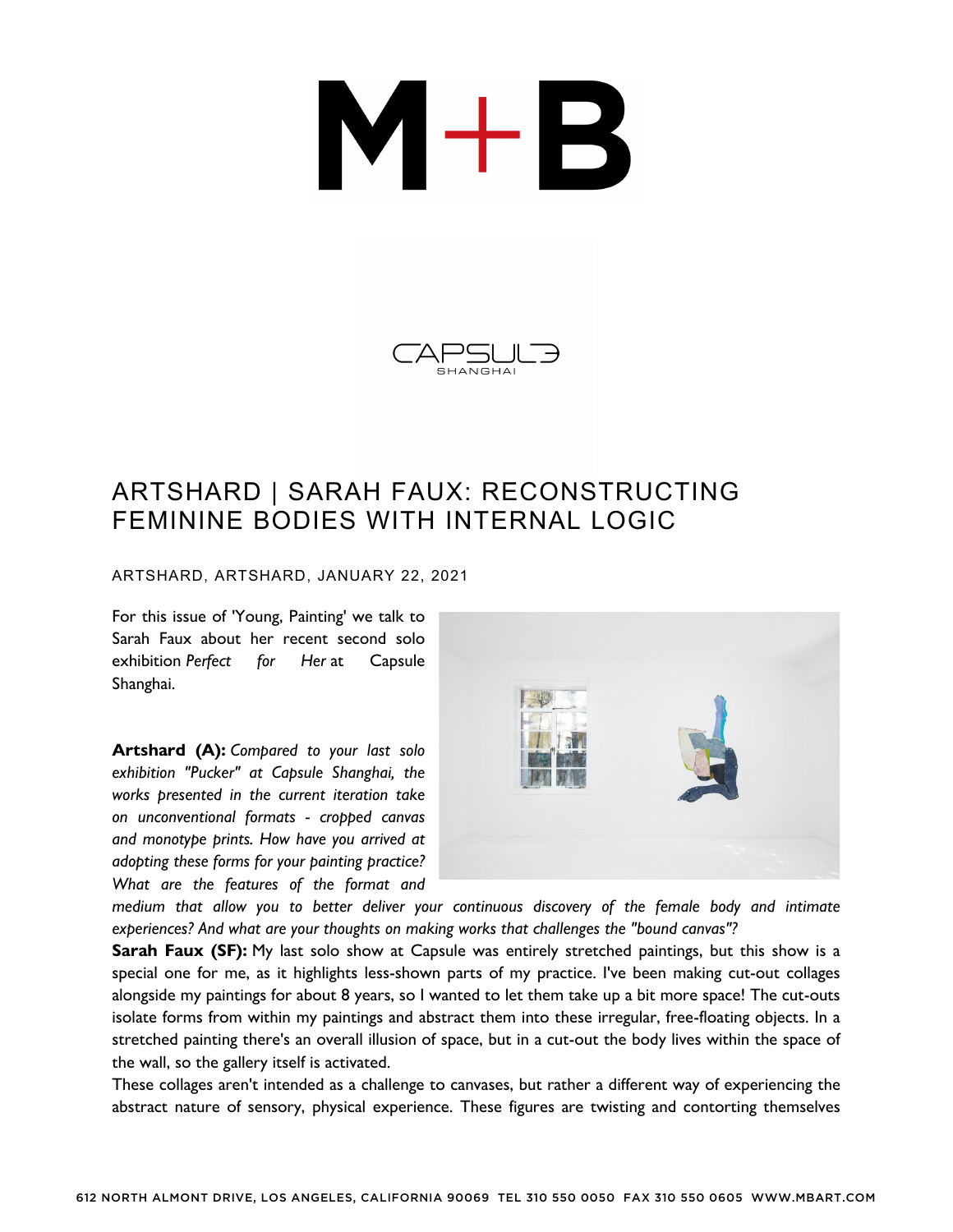## $M+B$

into a hieroglyphic-like shapes, like a body trying to find a new form. And in the monotypes I'm able to pick up on that, incorporating elements of collage in the process. My prints are fast, improvised, exploratory works. This show is very personal in that way, both mediums are super direct, where the making is the thinking.

**A:** *The piece Bluet draws references to writer, poet Maggie Nelson's eponymous collection of poems and* proses, which in some ways may also remind the viewer of Joan Mitchell's work. Do all of your works make literary or art historical references? What inspires you to paint? In general, what is your artistic process? **SF:** I referenced *Bluets* because that book has influenced me hugely. Nelson combines literary, historical, scientific and personal accounts of the color blue in such a fluid way that when I read it I was like "That's

it! That's how complex a color is!". While my own work is consistently visual, inevitably layer upon layer of references get embedded in the making - fictional scenarios, paintings I've seen, drawings from life and personal memories. I usually start by drawing people I'm close to in person, then I'll mine those drawings to come up with less literal compositions. The part where my unconscious mind gets most excited is definitely with color. Colors shift and change relative to what they're next to, and in that way feel extremely related to personal psychology. We change and respond to on our surroundings too. We desire things that others desire. Colors become characters in my works that dominate above and beyond any image-content, like the blue of the torso in the piece I called *Bluet*.

A: The works shown in this exhibition, like many of your previous works on canvas, take on the first-person perspective. It is the feminine perspective we have seen in works by Joan Semmel and Luchita Hurtado, among other. While their practices challenged the male gaze of the female body in an earlier feminist movement in *the art world, their "closer-to-life" renditions are assertive voices that aimed at making seismic impacts on people's conception of the female body. Your abstract approach however, invites the viewer to peruse through* the painted surface, so one may find resonance with one's own experiences in an intimate situation. How have *you discovered the approach of adopting personal experience as the conceptual framework of your practice?* And how do you think this approach reflect on the current concerns of being a woman in the art world? In your *view, how is the current generation of female artists different from the previous generation?*

**SF:** You mention that abstraction invites the viewer to peruse, I'd say my approach invites the viewer to participate, as they construct some kind of image in their mind's eye. I'm definitely building on an earlier feminist approach of thrusting someone into a female body, but through abstraction that becomes a really fluid, active way of looking. My work is concerned with what it feels like to live in a body on sensory level, particularly but not exclusively a feminized body. Because of the trailblazing of artists from earlier generations like Hurtado and Semmel, I have less to prove. I don't have to make sweeping statements on "the male gaze". I can show feminized bodies in greater complexity, not exclusively as products of gender. My paintings embody all kinds of feelings: enjoyment in objectification, full-on hedonism, introverted depression, connectedness or alienation, gender-bending and also non-binary bodies… there's a lot of freedom now.